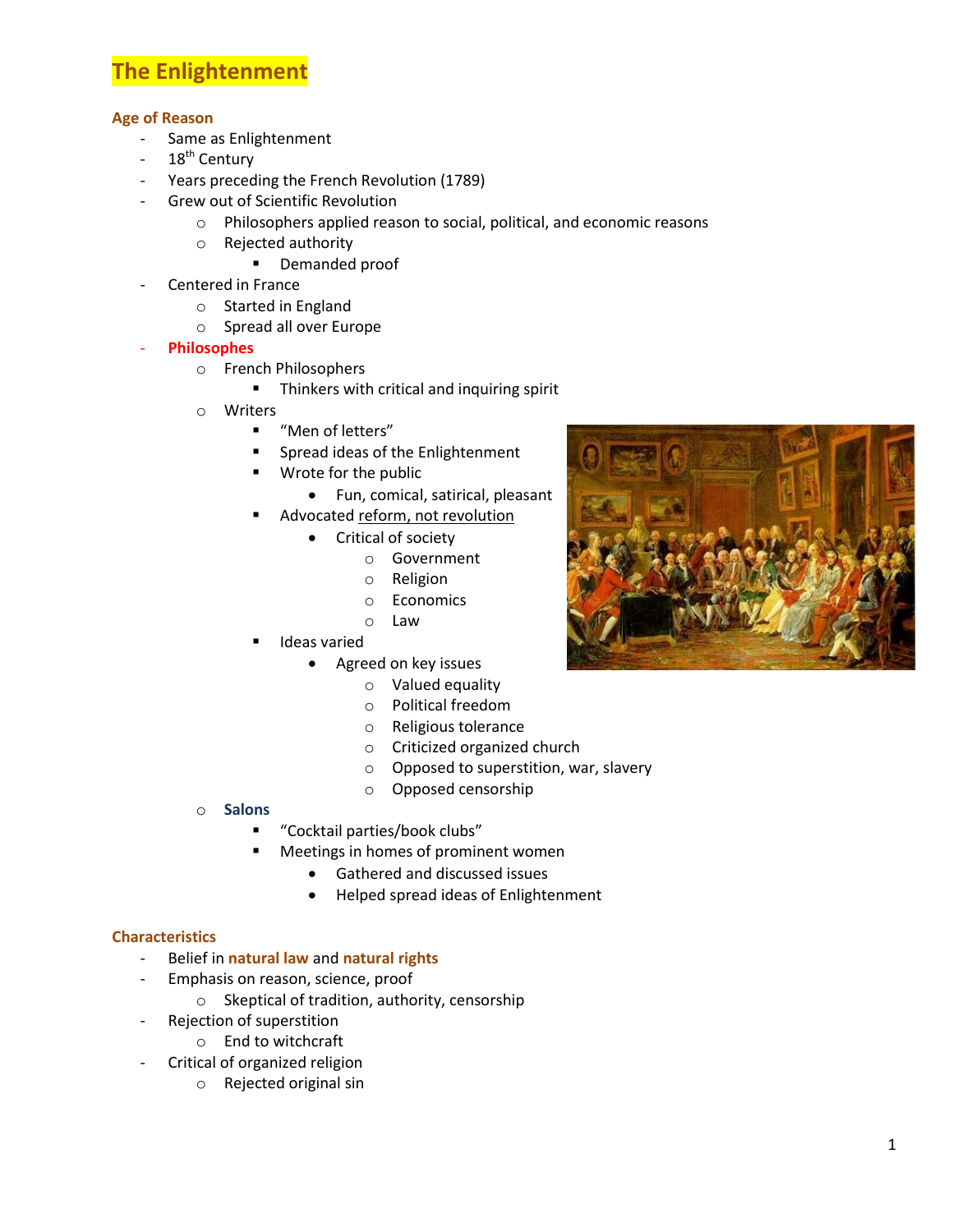#### - **Deism**

- o God exists; not atheist
- o God=First Cause
- o Man does not need the church to promise him salvation
- o God not necessarily loving God; only intellectual concept
- o "**Great Watchmaker**"
	- God made the world, wound it up, and left it
	- **Intelligent Design present day deism**
- o Confined to the philosophes
- Religious fervor remained
	- o Pietism
		- **Northern Germany**
		- **Purify Lutheranism** 
			- More personal religion
		- **"** "Inner Spirit" not reason
	- o Methodism
		- **Josh Wesley 1703-1791**
		- **Against gambling, drinking, dancing**
		- *Great Awakening* in America
			- Revival of religion
	- o Mystification
		- **J.C. Lavater**
		- Study facial expressions and figure out character
	- o Mesmerism
		- Anton F. Mesmer 1734-1815
		- **Try to hypnotize patients**
		- **Not scientific**
		- "Quack doctor"
	- o Freemasons
		- **Secret society**
		- **An organized fraternity**
		- Met in lodges closed to the public

# **The Philosophes**

### **Montesquieu**

- Background
	- o French
	- o Aristocratic
- Political scientist
	- o Studies different governments and culture
		- **Concluded that none of them were perfect, but all had good characteristics**
		- Critical of absolute monarchy
		- **-** Admired British
			- *Constitutionalism* law is the highest, not the king or ruler
				- o Balance of power
				- o Wanted to have little of every government
		- Separation of Power
			- *Spirit of Laws* 1748
				- o Wanted division between legislative, judicial, and executive branches
				- o Balance of power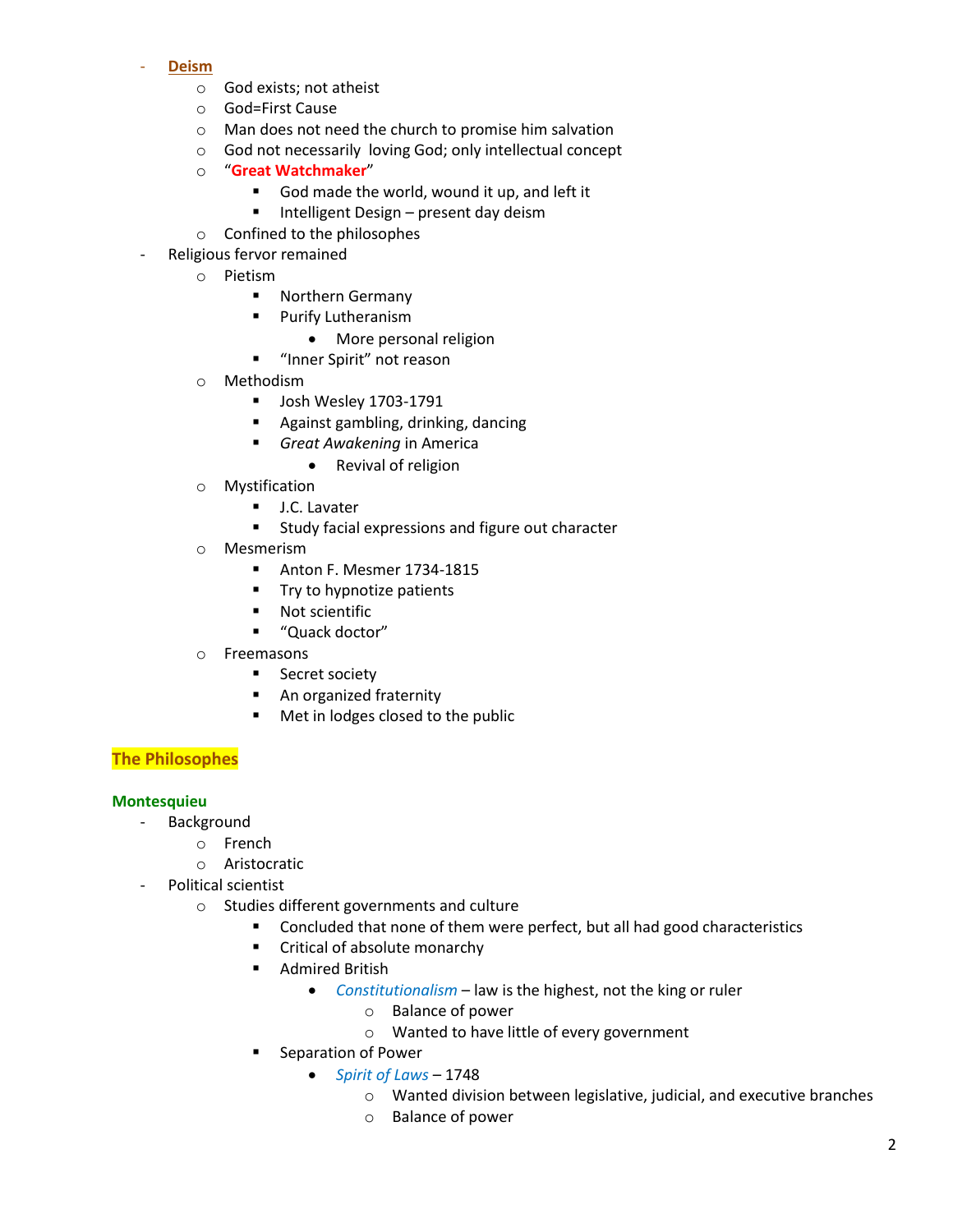- Interests in law
	- Everyone must obey the law
		- o Including the king
	- "Liberty is doing whatever the laws allow"
- o *Persian Letters*
	- **E** Criticized Nobles
	- **Men are better, but women are capable** 
		- Good for separation of power
	- Written like a travel log
		- Outsiders making observations and sending them home
		- Escaped censorship in this way
- o Forms of government vary by climate
	- Despotism hot climates
	- **Democracy cooler climates**
- Social views
	- o Opposed slavery
		- **•** Violated natural laws
- Religious views
	- o Not very religious
	- o Church useful for the balance of power
	- o Compares the pope to a magician
	- o Against **Divine Right**
		- **Power comes from the people**

#### **Voltaire**

- Background
	- o Real name Francois Marie Arouet
	- o Royal historian to Louis XV
		- **Also communicated with Catherine the Great**
	- o Bourgeois
- Characteristics
	- o Very popular
		- **U** Witty
		- **Funny**
		- **Sarcastic**
		- Easiest to read
		- **-** Optimistic
- **Accomplishments** 
	- o Wrote 70+ books
	- o **Candide**
		- **Mocked nobility and philosophers** 
			- "Tend to your own garden"
- Religious views
	- o Deist
	- o Believed in religious toleration
	- o Highly critical of organized church
	- o Criticized Christians
		- **EXEC** Christ was a religious fanatic
		- Bible is the work of ignorant men
		- **Miracles are a bunch of lies**



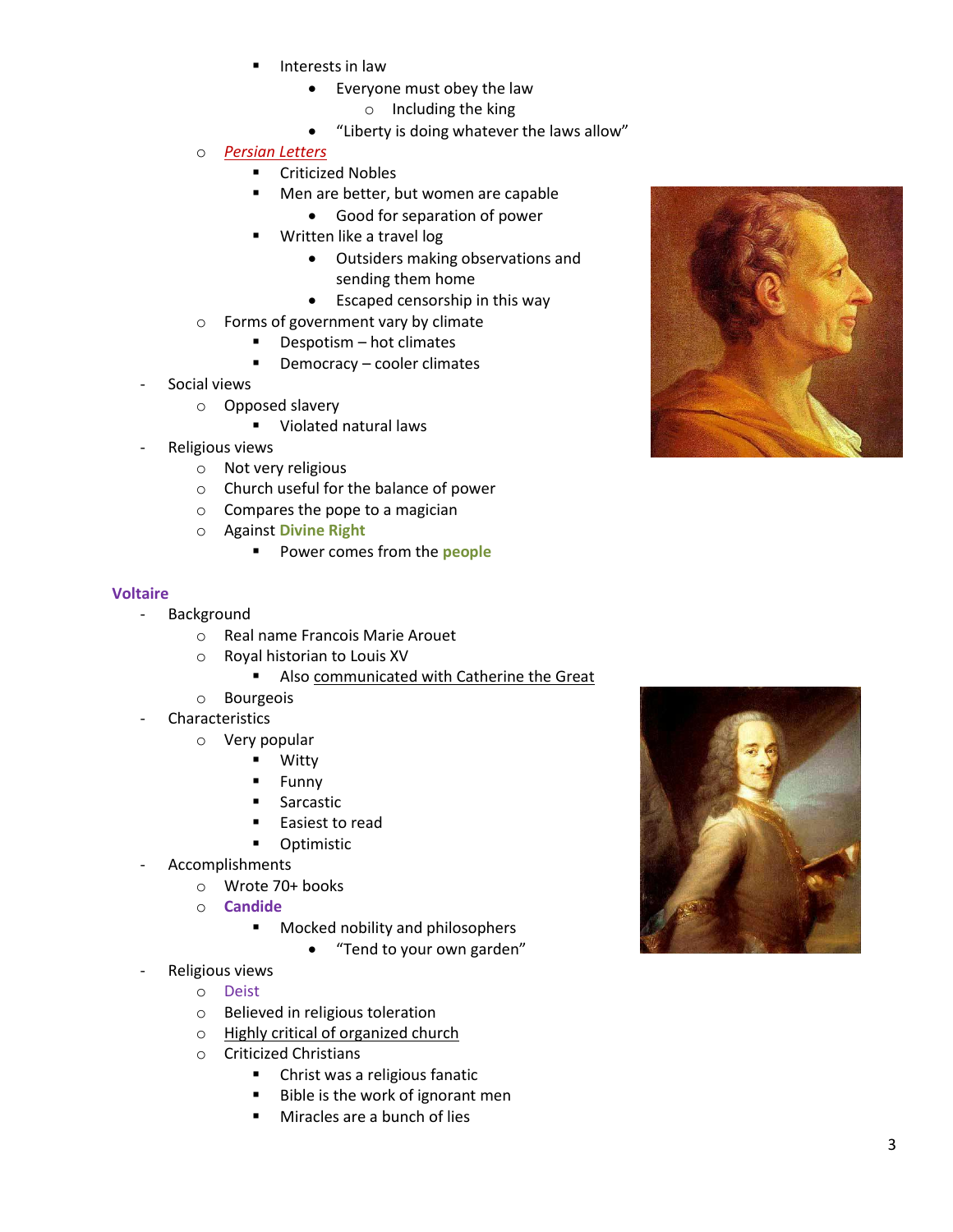- Clergy more concerned with privilege and power than morals
- Christianity is the history of religious persecution in the name of God
- Political Views
	- o **Enlightened Monarchy** is the Best Government
		- Need strong government
		- **People too stupid to rule themselves**
		- Rulers should be enlightened
	- o Democracy is okay, but not for France
	- o Government should
		- **Fight stupidity and laziness**
		- **Keep church weak**
		- **Protect freedom of thought, religion, and press**
- Social views
	- o Nobility is source of problems
		- **Titles of nobility should be gotten rid of**
	- o Opposed to slavery
	- o Freedom of thought and press
		- **•** Opposed to censorship
		- "I do not believe a word you say, but I will defend to the death your right to say it"

### **Diderot**

- Background
	- o Denis Diderot
		- **French**
		- **Deist**
- **Encyclopedia** 
	- o 28 volumes
	- o Had pictures, and diagrams
	- o Each article written by a different author
		- **D** Over 60,000
	- o Very subjective
		- **•** Opinionated and biased
	- o Banned by church
		- Bad press is good press!
		- Sold 20,000 copies
	- o Helped spread ideas of Enlightenment
- Exposed evils of society
	- o Torture
	- o War
	- o Slavery
- **Supported** 
	- o Free speech
	- o Education
- Critical of
	- o Absolute monarchy
	- o Organized religion
	- o Wanted to look critically at everything
- "Man will never be free until the last king is strangled with the entrails of the last priest"